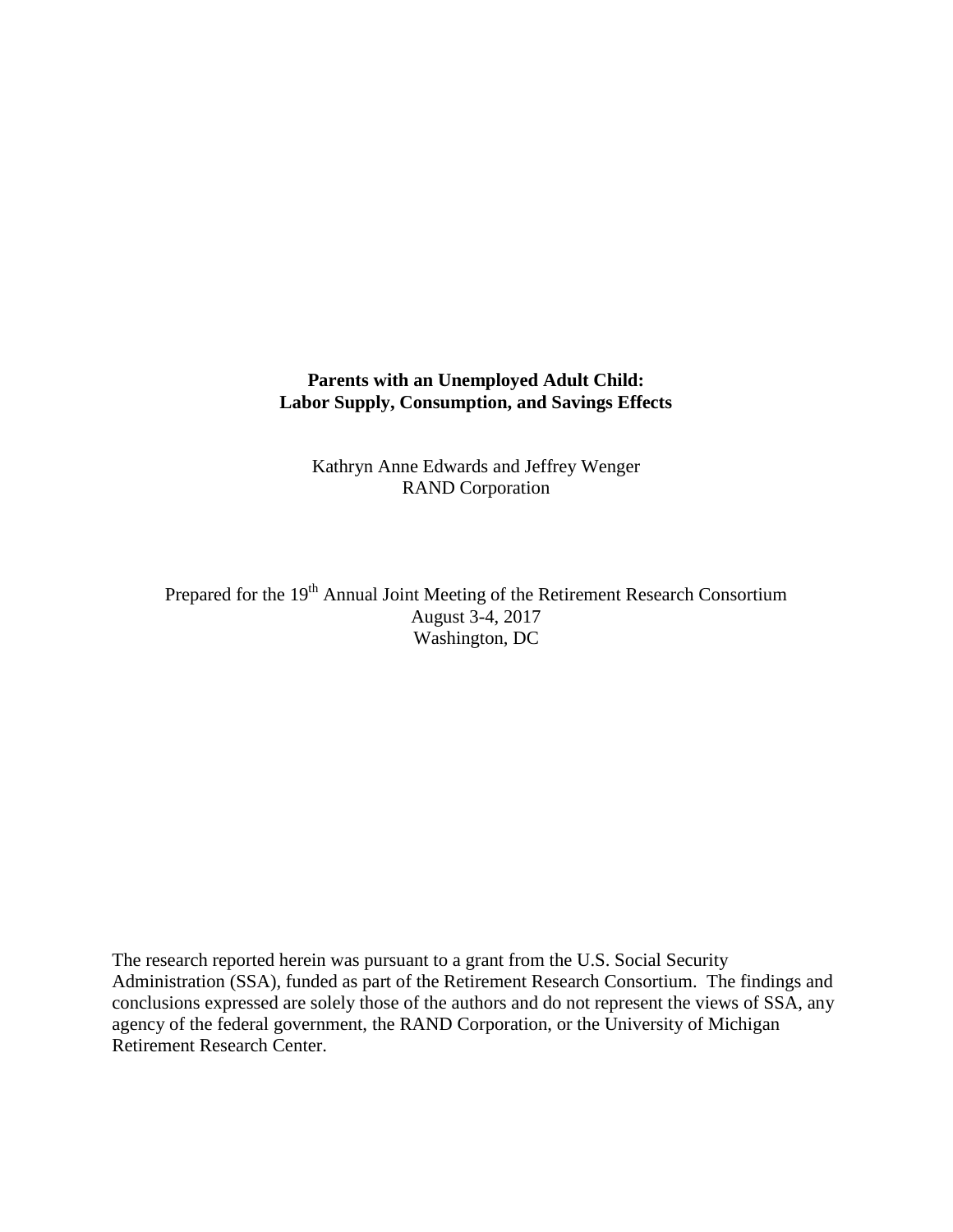Aging individuals face several sources of risk, which include health shocks, unemployment shocks, and retirement savings shocks. For some older adults, these risks alone comprise profound retirement savings challenges – how they manifest and how well they are insured against can influence behavior before retirement or change the timing of retirement. For some older parents, however, these risks may be accompanied by unexpected adverse labor market shocks to their children. In this paper, we investigate if the labor market shock of a child is a source of additional risk to the parent.

To study this issue, we use data from the *Panel Study on Income Dynamics* from 1968- 2013. We match parents to their children and observe both concurrently. Due to low match rates, fathers are excluded. The longitudinal data allow for identification to come from withinmother variation in having an unemployed adult child. Our basic strategy is to regress mothers' outcomes on the unemployment of a child. We include in our analysis individual, year, and age fixed-effects, which control for unobserved individual, time-period, and life-cycle characteristics of the mothers that could be correlated with the job loss of a child.

The outcomes of interest for the mother fall into four broad categories: transfers, income, consumption, and savings. Simply, we investigate if there is evidence that mothers provide financial support to unemployed children (transfers) and how that support may be financed (from income, consumption, or savings). We divide mothers into three age groups: pre-retired (less than 62 years old); retirement window (62-70 years old); and retired (70 years and older).

From our regressions, we find that, across all three groups of mothers, there is a positive and precisely estimated increase in the dollar amount of money sent to children in the year they have an unemployed child. Further, we find that all three age groups of mothers also report a decrease in their usual food consumption in the year of a child's unemployment spell. For younger, pre-retired mothers, we estimate a concurrent increase in labor force participation on the intensive margin in the year of a child's spell. The estimated coefficient, an increase in the weeks worked per year, is driven by mothers who are already working, rather than joining the labor force. Younger working mothers also report a significant decrease in the share of their salary contributed to a pension in the year of a child's spell. There is no discernible effect on the transition to retirement or Social Security claiming for mothers in the retirement window, though there is evidence that they increase their saving. Older, retired mothers, who are not working

1